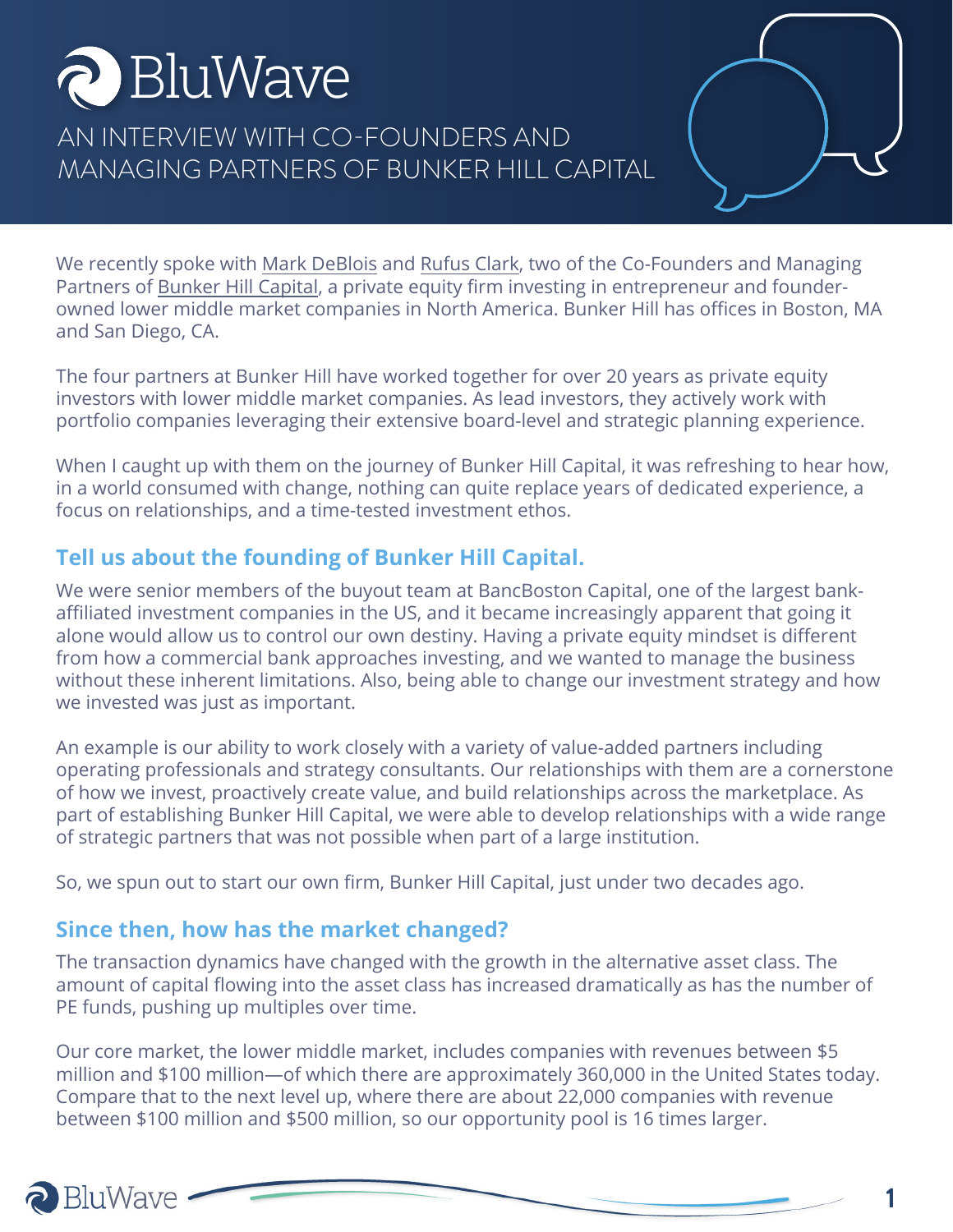In our market, we can source deals either as one-off deals directly from owner-entrepreneurs as sellers, through intermediaries such as accountants and attorneys, or through limited auctions, where an investment bank brings together people they know who can close deals and who have years of experience in the lower middle market, such as ourselves.

So, it's actually the market dynamics in this end of the lower middle market that have not changed as dramatically that allow us to continue to reap the benefits.

An area where we have seen change is increasing prices in each market segment. However, as much as they have all gone up, the relative delta between the lower and upper middle markets has remained constant. For example, hypothetically as the first PE owner we may pay between 6.5x and 7x on EBITDA for the companies we invest in (compared to 2003, which was 5-6x). We then sell these companies to strategic buyers or the next market level up—large PE funds that pay between 8x to 10x on EBITDA multiples. So when we sell our companies to these strategic buyers, we capitalize on this multiple arbitrage.

## **What differentiates Bunker Hill Capital?**

Bunker Hill Capital is well-known in the lower middle market, having been in this market segment for over 20 years, which is very unusual.

We are unique in that we have the luxury of staying in the smaller end of the market. People tend to think bigger is better. We think we can have more impact strategically on these smaller companies over a shorter period of time, compared with the larger deals that are more like steamships: huge and take a lot longer to turn.

Our key criteria for buying companies is to be the first PE owner buying from founders and owner-entrepreneurs who either want to remain in the business or have identified their management team. This is 70 to 80 percent of our deals.

This is important because these founders are looking to crystalize the value of their sweat equity, and take some of their chips off the table for a variety of reasons. Finding a partner who will risk their own money to do this and take the company to the next level is key. The founder can then continue to enjoy the benefit of their minority capital stake, thereby continuing to increase their wealth by getting a "second bite of the apple."

We do extensive strategy and infrastructure work at the companies we buy to allow them to scale. The larger funds, in the next level up, buy from folks like us as they can't grow just organically; they need to grow through acquisition to get the kind of returns and exit multiples to satisfy their investors. Therefore, by definition, they must combine organic growth with acquisitions. And that's where we come in.

#### **How is Bunker Hill approaching the investment process to generate differentiated returns?**

Early on from Fund I we refined our due diligence process, such as building relationships with our network of strategic partners. A lot of these refinements we did during Fund I, so the due diligence process we have now follows the same repeatable model. This has resulted in a timetested methodology.

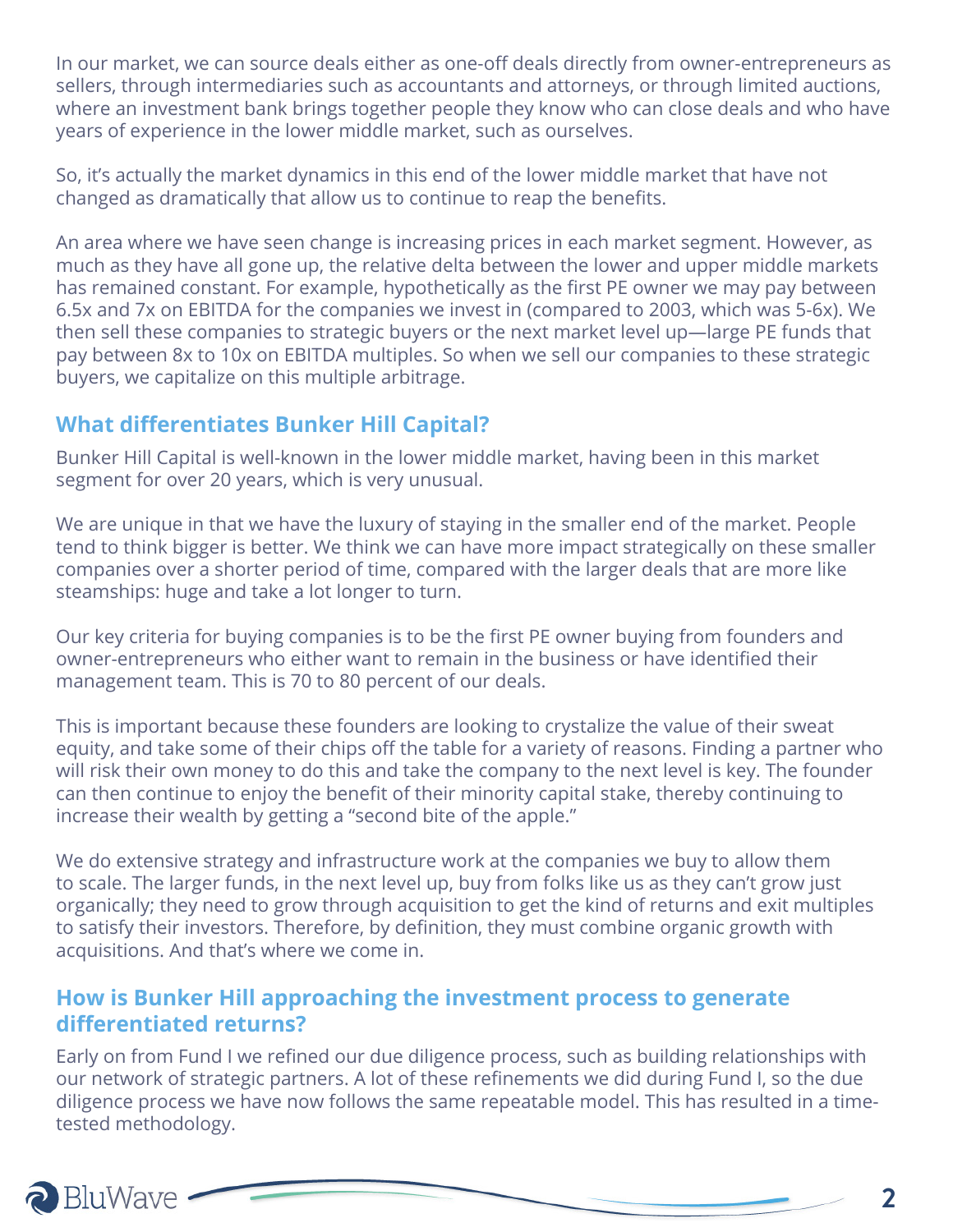We believe the 20+ year evolution of our methodical investment process is world-class. Being a fiduciary to our limited partners, we are very hands-on in the businesses we invest in. We collaborate closely with our management teams and give them the tools they've never had before to better serve the business.

Post-close, we go through a 90- to 120-day strategic planning process to implement the findings from our detailed pre-sale due diligence and formalize the strategy into what we call a "Full Potential Roadmap." This is coupled with a "Key Initiative Tracker," which breaks down the Roadmap into an implementable plan, and is then tracked and monitored weekly and/or monthly with clear accountability and performance-based outcomes.

Finally, this plan is driven by the growth initiatives we are going after and how we want to scale the business' revenue. But perhaps more rewarding is that after going through the process, most of the CEOs thank us for these invaluable tools that help them empower their own people, hold them accountable, and transform their business.

#### **How is working with a Founder-Owned business unique?**

Owner-entrepreneurs and founders can run the spectrum on experience and/or business sophistication, so identifying where along this spectrum the founder is and recognizing this is part of our due diligence process.

We place enormous emphasis on these founder relationships and if the chemistry is not quite right, we may decide not to proceed for the benefit of all parties. This is where the buck stops, especially if the owner is critical to the business.

Working with a wide variety of owners and CEOs is like working with any new person. We don't delegate this relationship down to junior staff, as it is very personal at the managing partner level. You have to quickly figure out their strengths, growth opportunities, skills, and communication style, and we have to work with all of this while going through complex transactions – working through strategy, implementation, and everything else that goes along with the transaction.

Sometimes the owner is the CEO, and sometimes that's not the case. The strongest CEOs are proactive and are on top of the Key Initiative Tracker. Some of the best CEOs we have worked with are self-aware enough to know where their highest value is in their role with the new company, including using the Key Initiative Tracker to mentor and track their direct reports, and then leading the charge on implementing these growth initiatives throughout the organization.

## **Can you talk about the role of ESG in Private Equity?:**

ESG is a hot topic now. Most PE firms were doing a portion of this before it really got labeled. We were always doing environmental and social due diligence with potential investments.

Historically, we have intentionally looked at where the company could be more environmentally friendly and socially aware. Examples include increasing the recycling of waste materials, cutting down on energy consumption, and recruiting the most qualified candidates for roles.

Within our Key Initiative Tracker, we formalized this by putting in a group of ESG initiatives and being more explicit about it with our companies.